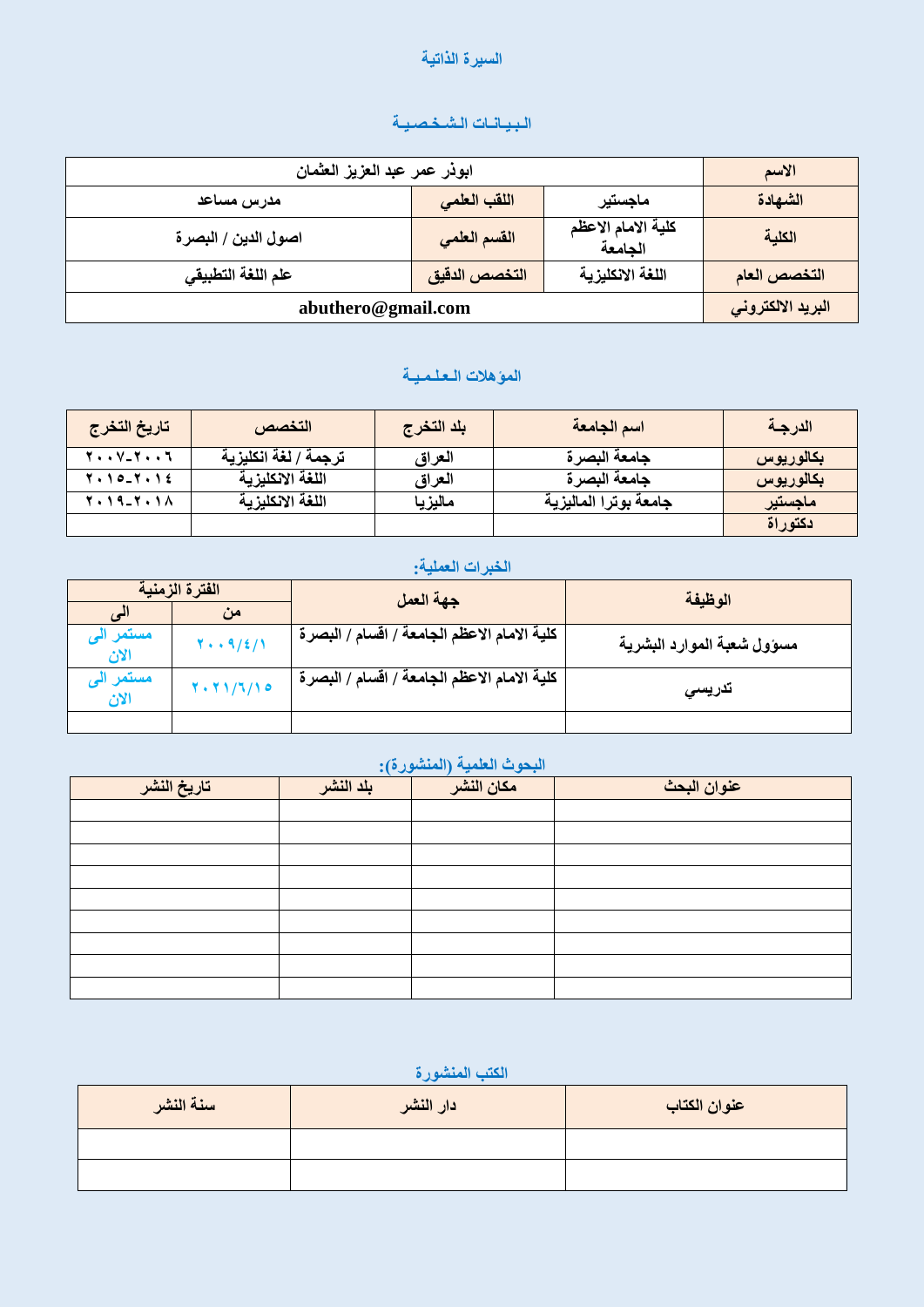# ا<mark>لمق</mark>ررات (المواد) الدراسية التي قمت بتدريسها:

| مكان التدريس                                            | اسم المقرر (المادة) |
|---------------------------------------------------------|---------------------|
| كلية الامام الاعظم الجامعة / قسم اصول الدين / البصرة    | اللغة الانكليزية    |
| كلية الامام الاعظم الجامعة / قسم اللغة العربية / البصرة |                     |
| كلية الامام الاعظم الجامعة / فسم اصول الدين / البصرة    | الحاسوب             |
| كلية الامام الاعظم الجامعة / قسم اللغة العربية / البصرة |                     |
|                                                         |                     |
|                                                         |                     |
|                                                         |                     |
|                                                         |                     |
|                                                         |                     |
|                                                         |                     |
|                                                         |                     |
|                                                         |                     |
|                                                         |                     |
|                                                         |                     |
|                                                         |                     |
|                                                         |                     |

#### **C.V**

## **Personal Information**

| <b>Abuther Omar Abdulaziz Alothman</b>                                                  |                                   |                                                 | <b>Name</b>        |
|-----------------------------------------------------------------------------------------|-----------------------------------|-------------------------------------------------|--------------------|
| <b>Assistant lecturer</b>                                                               | <b>Scientific</b><br><b>Title</b> | <b>Master degree</b>                            | <b>Certificate</b> |
| <b>Scientific</b><br><b>Department of Fundamentals of Religion</b><br><b>Department</b> |                                   | <b>Imam Aadhum</b><br><b>University college</b> | <b>College</b>     |
| <b>English language</b><br><b>Applied linguistics</b><br><b>Minor</b>                   |                                   |                                                 | <b>Major</b>       |
| abuthero@gmail.com                                                                      |                                   |                                                 | <b>Email</b>       |

# **Educational Qualifications**

| <b>Graduation</b><br><b>Date</b> | <b>Specialization</b>                  | <b>Graduation</b><br><b>Country</b> | <b>University Name</b>      | <b>Degree</b>    |
|----------------------------------|----------------------------------------|-------------------------------------|-----------------------------|------------------|
| 2006-2007                        | <b>Translation-English</b><br>language | Iraq                                | <b>University of Basrah</b> | <b>Bachelor</b>  |
| 2014-2015                        | <b>English language</b>                | Iraq                                | <b>University of Basrah</b> | <b>Bachelor</b>  |
|                                  |                                        |                                     |                             | <b>Master</b>    |
|                                  |                                        |                                     |                             | <b>Doctorate</b> |